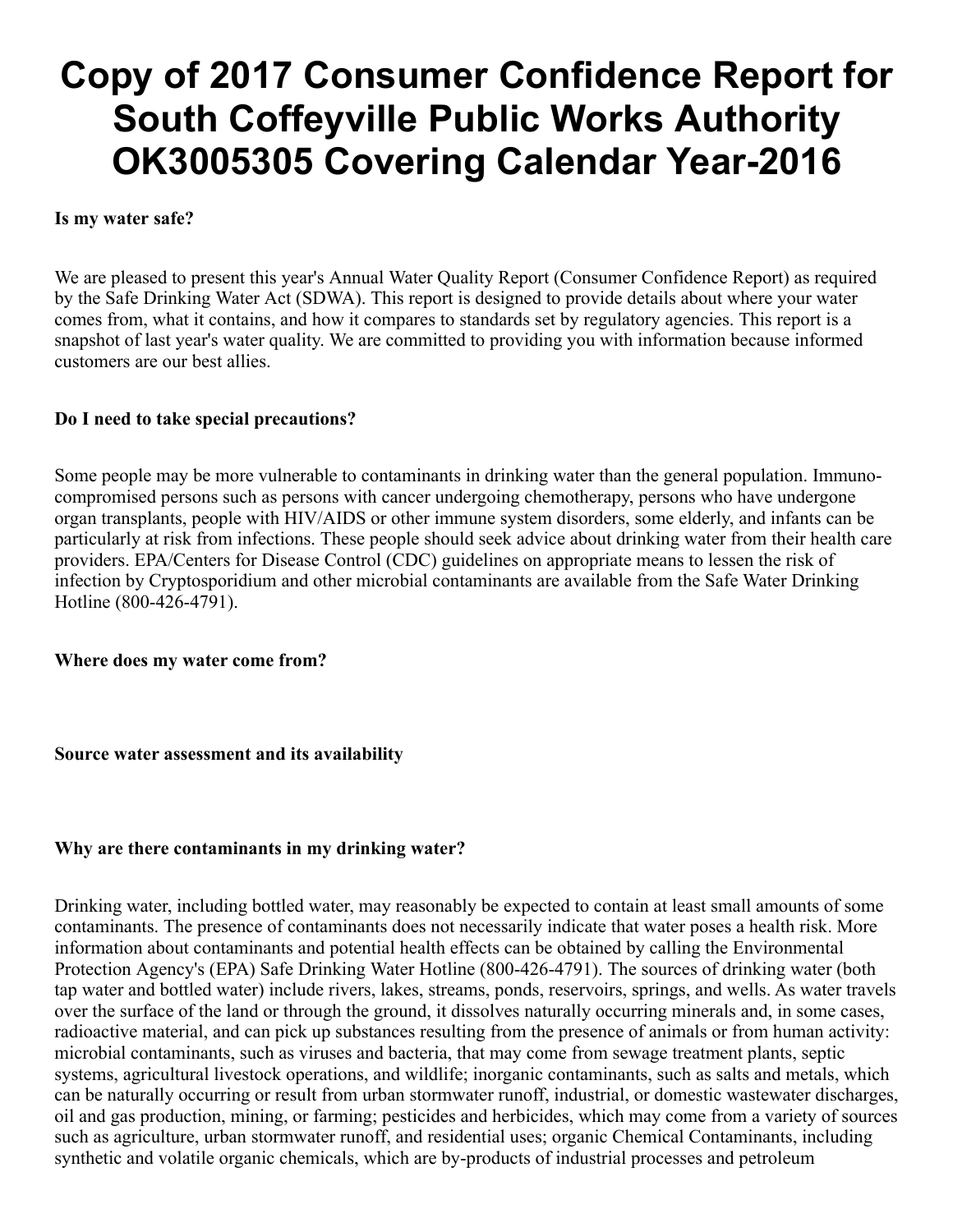production, and can also come from gas stations, urban stormwater runoff, and septic systems; and radioactive contaminants, which can be naturally occurring or be the result of oil and gas production and mining activities. In order to ensure that tap water is safe to drink, EPA prescribes regulations that limit the amount of certain contaminants in water provided by public water systems. Food and Drug Administration (FDA) regulations establish limits for contaminants in bottled water which must provide the same protection for public health.

#### How can I get involved?

#### Water Conservation Tips

Did you know that the average U.S. household uses approximately 400 gallons of water per day or 100 gallons per person per day? Luckily, there are many low-cost and no-cost ways to conserve water. Small changes can make a big difference - try one today and soon it will become second nature.

- Take short showers a 5 minute shower uses 4 to 5 gallons of water compared to up to 50 gallons for a bath.
- Shut off water while brushing your teeth, washing your hair and shaving and save up to 500 gallons a month.
- Use a water-efficient showerhead. They're inexpensive, easy to install, and can save you up to 750 gallons a month.
- Run your clothes washer and dishwasher only when they are full. You can save up to 1,000 gallons a month.
- Water plants only when necessary.
- Fix leaky toilets and faucets. Faucet washers are inexpensive and take only a few minutes to replace. To check your toilet for a leak, place a few drops of food coloring in the tank and wait. If it seeps into the toilet bowl without flushing, you have a leak. Fixing it or replacing it with a new, more efficient model can save up to 1,000 gallons a month.
- Adjust sprinklers so only your lawn is watered. Apply water only as fast as the soil can absorb it and during the cooler parts of the day to reduce evaporation.
- Teach your kids about water conservation to ensure a future generation that uses water wisely. Make it a family effort to reduce next month's water bill!
- Visit [www.epa.gov/watersense](http://www.epa.gov/watersense) for more information.

#### Additional Information for Lead

If present, elevated levels of lead can cause serious health problems, especially for pregnant women and young children. Lead in drinking water is primarily from materials and components associated with service lines and home plumbing. Town of South Coffeyville Public Works Authority is responsible for providing high quality drinking water, but cannot control the variety of materials used in plumbing components. When your water has been sitting for several hours, you can minimize the potential for lead exposure by flushing your tap for 30 seconds to 2 minutes before using water for drinking or cooking. If you are concerned about lead in your water, you may wish to have your water tested. Information on lead in drinking water, testing methods, and steps you can take to minimize exposure is available from the Safe Drinking Water Hotline or at http://www.epa.gov/safewater/lead.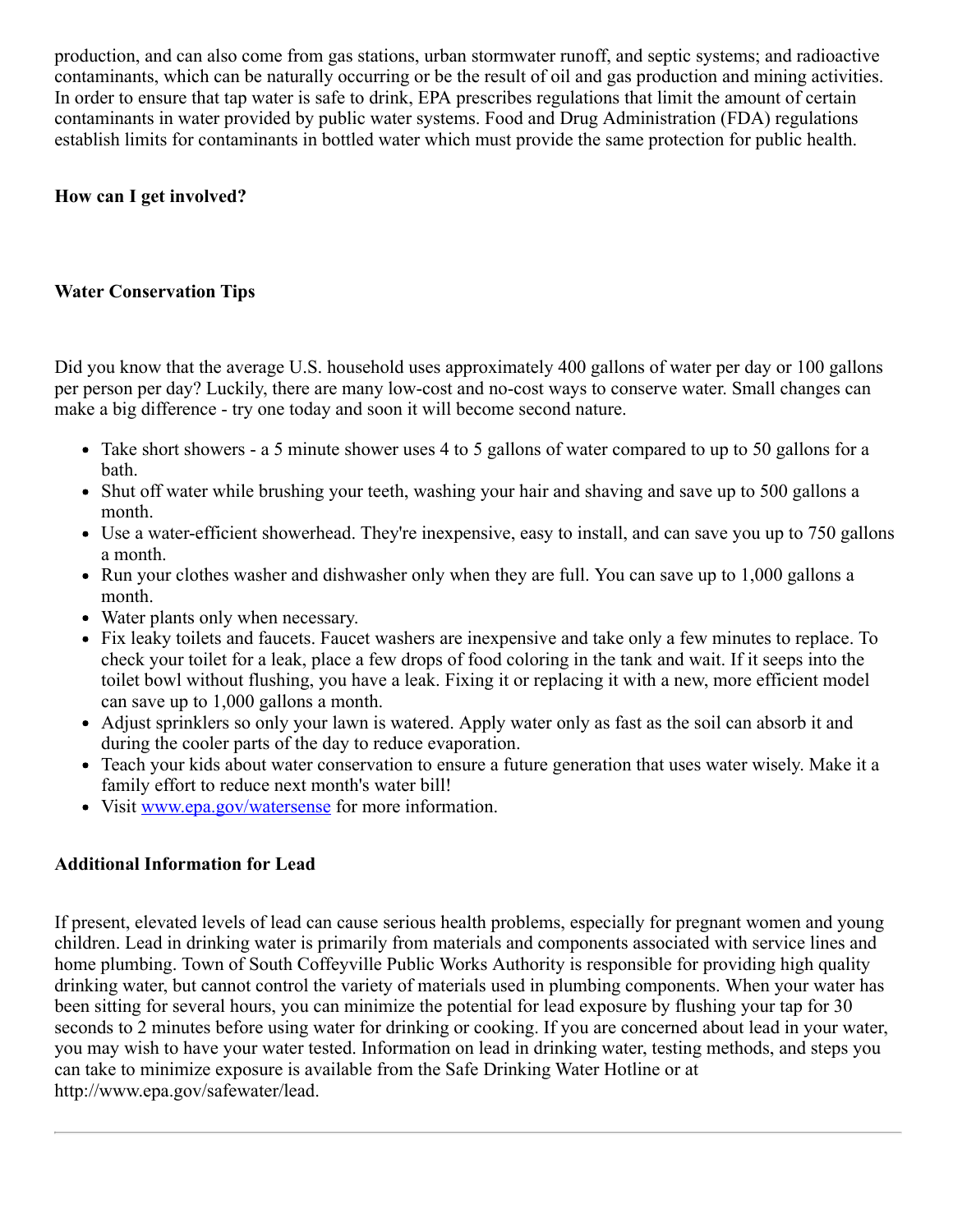## Water Quality Data Table

In order to ensure that tap water is safe to drink, EPA prescribes regulations which limit the amount of contaminants in water provided by public water systems. The table below lists all of the drinking water contaminants that we detected during the calendar year of this report. Although many more contaminants were tested, only those substances listed below were found in your water. All sources of drinking water contain some naturally occurring contaminants. At low levels, these substances are generally not harmful in our drinking water. Removing all contaminants would be extremely expensive, and in most cases, would not provide increased protection of public health. A few naturally occurring minerals may actually improve the taste of drinking water and have nutritional value at low levels. Unless otherwise noted, the data presented in this table is from testing done in the calendar year of the report. The EPA or the State requires us to monitor for certain contaminants less than once per year because the concentrations of these contaminants do not vary significantly from year to year, or the system is not considered vulnerable to this type of contamination. As such, some of our data, though representative, may be more than one year old. In this table you will find terms and abbreviations that might not be familiar to you. To help you better understand these terms, we have provided the definitions below the table.

|                                                                                                                   | <b>MCLG</b>             |  | MCL,<br>TT, or | Detect In<br>Your                       |                 | Range      |                                                                         |                  |                                               |
|-------------------------------------------------------------------------------------------------------------------|-------------------------|--|----------------|-----------------------------------------|-----------------|------------|-------------------------------------------------------------------------|------------------|-----------------------------------------------|
| <b>Contaminants</b>                                                                                               | 0r<br><b>MRDLG MRDL</b> |  |                | Water                                   |                 | $Low$ High | <b>Sample</b><br>Date                                                   | <b>Violation</b> | <b>Typical Source</b>                         |
| <b>Disinfectants &amp; Disinfection By-Products</b>                                                               |                         |  |                |                                         |                 |            |                                                                         |                  |                                               |
| (There is convincing evidence that addition of a disinfectant is necessary for control of microbial contaminants) |                         |  |                |                                         |                 |            |                                                                         |                  |                                               |
| Chloramine (as $Cl2$ ) (mg/L)                                                                                     | $\overline{4}$          |  | $\overline{4}$ | 1.8                                     | 1.2             | 1.8        | 2016                                                                    | N <sub>0</sub>   | Water additive used to control<br>microbes    |
| Haloacetic Acids (HAA5) (ppb)                                                                                     | <b>NA</b>               |  | 60             | 28                                      | NA.             | 34.5       | 2016                                                                    | N <sub>0</sub>   | By-product of drinking water<br>disinfection. |
| TTHMs [Total Trihalomethanes]<br>(ppb)                                                                            | <b>NA</b>               |  | 80             | 42.7                                    | 14.1            | 42.7       | 2016                                                                    | N <sub>o</sub>   | By-product of drinking water<br>disinfection  |
| <b>Contaminants</b>                                                                                               | <b>MCLG</b> AL Water    |  | Your           | <b>Sample Exceeding Exceeds</b><br>Date | # Samples<br>AL |            | AL                                                                      |                  | <b>Typical Source</b>                         |
| <b>Inorganic Contaminants</b>                                                                                     |                         |  |                |                                         |                 |            |                                                                         |                  |                                               |
| Copper - action level at<br>consumer taps (ppm)                                                                   | 1.3<br>.11<br>1.3       |  | 2014           | $\theta$                                |                 | No         | Corrosion of household plumbing systems;<br>Erosion of natural deposits |                  |                                               |

| <b>Unit Descriptions</b> |                                                               |  |  |  |  |
|--------------------------|---------------------------------------------------------------|--|--|--|--|
| <b>Term</b>              | <b>Definition</b>                                             |  |  |  |  |
| ppm                      | ppm: parts per million, or milligrams per liter (mg/L)        |  |  |  |  |
| ppb                      | ppb: parts per billion, or micrograms per liter $(\mu g/L)$   |  |  |  |  |
| mg/L                     | mg/L: Number of milligrams of substance in one liter of water |  |  |  |  |
| NA.                      | NA: not applicable                                            |  |  |  |  |
| ND.                      | ND: Not detected                                              |  |  |  |  |
| NR.                      | NR: Monitoring not required, but recommended.                 |  |  |  |  |

| <b>Important Drinking Water Definitions</b> |            |  |  |  |
|---------------------------------------------|------------|--|--|--|
| m.<br>erm                                   | Definition |  |  |  |